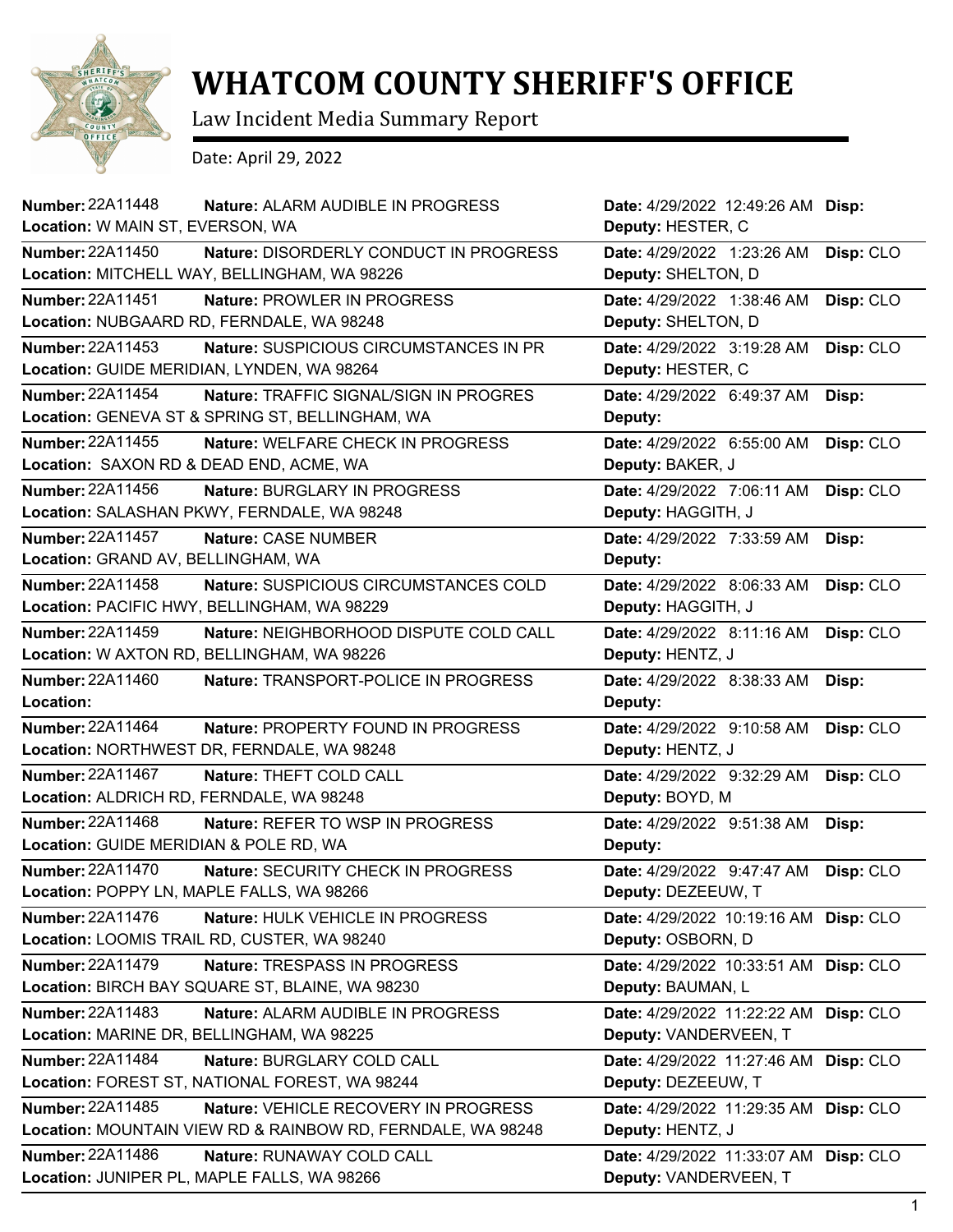| Number: 22A11488                           | <b>Nature: VEHICLE ABANDONED IN PROGRESS</b>              | Date: 4/29/2022 12:23:18 PM Disp: CLO |           |
|--------------------------------------------|-----------------------------------------------------------|---------------------------------------|-----------|
| Location: PORTAL WAY, BLAINE, WA 98230     |                                                           | Deputy: OSBORN, D                     |           |
| <b>Number: 22A11489</b>                    | Nature: REFER TO WSP IN PROGRESS                          | Date: 4/29/2022 12:26:27 PM Disp:     |           |
|                                            | Location: E BADGER RD & NORTHWOOD RD, WA                  | Deputy:                               |           |
| <b>Number: 22A11490</b>                    | Nature: VEHICLE ABANDONED COLD CALL                       | Date: 4/29/2022 12:46:02 PM Disp: CLO |           |
| Location: PORTAL WAY, BLAINE, WA 98230     |                                                           | Deputy: OSBORN, D                     |           |
| <b>Number: 22A11491</b>                    | Nature: SUSPICIOUS PERSON IN PROGRESS                     | Date: 4/29/2022 12:47:02 PM Disp:     |           |
| Location: N LAKE SAMISH DR, BELLINGHAM, WA |                                                           | Deputy: HAGGITH, J                    |           |
| <b>Number: 22A11492</b>                    | Nature: WATCH FOR IN PROGRESS                             | Date: 4/29/2022 1:15:38 PM            | Disp:     |
| Location: BIRCH BAY LYNDEN RD, BLAINE, WA  |                                                           | Deputy:                               |           |
| Number: 22A11493                           | Nature: FOLLOW UP                                         | Date: 4/29/2022 1:26:31 PM            | Disp: INF |
| Location: PORTAL WAY, BLAINE, WA 98230     |                                                           | Deputy: OSBORN, D                     |           |
| Number: 22A11494                           | Nature: ASSIST CITIZEN IN PROGRESS                        | Date: 4/29/2022 1:04:50 PM            | Disp:     |
| Location: PANORAMA DR, POINT ROBERTS, WA   |                                                           | Deputy: VANDERVEEN, T                 |           |
| Number: 22A11496                           | Nature: WELFARE CHECK IN PROGRESS                         | Date: 4/29/2022 1:48:34 PM            | Disp: CLO |
| Location: TEN MILE RD, LYNDEN, WA 98264    |                                                           | Deputy: DEZEEUW, T                    |           |
| <b>Number: 22A11498</b>                    | <b>Nature: MVA BLOCKING IN PROGRESS</b>                   | Date: 4/29/2022 2:11:42 PM            | Disp: CLO |
|                                            | Location: HAMPTON RD & NORTHWOOD RD, LYNDEN, WA 98264     | Deputy: BROWN, E                      |           |
| <b>Number: 22A11499</b>                    | Nature: MVA BLOCKING IN PROGRESS                          | Date: 4/29/2022 2:11:54 PM            | Disp:     |
|                                            | Location: HAMPTON RD & NORTHWOOD RD, LYNDEN, WA           | Deputy:                               |           |
| <b>Number: 22A11500</b>                    | <b>Nature: MVA NON BLKING/NON INJURY IN P</b>             | Date: 4/29/2022 2:16:02 PM            | Disp: CLO |
|                                            | Location: MITCHELL WAY, BELLINGHAM, WA 98226              | Deputy: OSBORN, D                     |           |
| <b>Number: 22A11501</b>                    | <b>Nature: SEX OFFENDER REGISTRATION</b>                  | Date: 4/29/2022 2:17:50 PM            | Disp: CLO |
|                                            | Location: GUIDE MERIDIAN, BELLINGHAM, WA 98226            | Deputy: DEZEEUW, T                    |           |
|                                            |                                                           |                                       |           |
| Number: 22A11502                           | Nature: VANDALISM COLD CALL                               | Date: 4/29/2022 2:24:58 PM            | Disp: CLO |
| Location: GULF RD, BLAINE, WA 98230        |                                                           | Deputy: BOYD, M                       |           |
| Number: 22A11503                           | Nature: MVA INJURY IN PROGRESS                            | Date: 4/29/2022 2:27:51 PM            | Disp:     |
| Location: MITCHELL WA, BELLINGHAM, WA      |                                                           | Deputy:                               |           |
| Number: 22A11504                           | Nature: WATCH FOR IN PROGRESS                             | Date: 4/29/2022 2:51:23 PM            | Disp:     |
|                                            | Location: BENNETT DR & CEDARWOOD AV, BELLINGHAM, WA       | Deputy:                               |           |
| <b>Number: 22A11505</b>                    | Nature: SEX OFFENDER REGISTRATION                         | Date: 4/29/2022 2:53:32 PM            | Disp: INF |
| Location: SOUTH PASS RD, SUMAS, WA 98295   |                                                           | Deputy: COLLINS, B                    |           |
| Number: 22A11506                           | Nature: TRAFFIC PROBLEM COLD CALL                         | Date: 4/29/2022 2:54:13 PM            | Disp: CLO |
| Location: ARNIE RD, CUSTER, WA 98240       |                                                           | Deputy: OSBORN, D                     |           |
| Number: 22A11508                           | Nature: THEFT COLD CALL                                   | Date: 4/29/2022 3:16:01 PM            | Disp: CLO |
|                                            | Location: SILVER LAKE RD, MAPLE FALLS, WA 98266           | Deputy: KLUTTS, C                     |           |
| <b>Number: 22A11509</b>                    | Nature: SUSPICIOUS PERSON IN PROGRESS                     | Date: 4/29/2022 3:19:07 PM            | Disp: CLO |
|                                            | Location: NORTHWEST DR, BELLINGHAM, WA 98226              | Deputy: LEBEDEV, P                    |           |
| Number: 22A11511                           | Nature: WELFARE CHECK IN PROGRESS                         | Date: 4/29/2022 3:47:24 PM            | Disp: CLO |
|                                            | Location: ALDERWOOD AVE & MARINE DR, BELLINGHAM, WA 98225 | Deputy: WRIGHT, M                     |           |
| Number: 22A11512                           | Nature: SERVE PAPERS IN PROGRESS                          | Date: 4/29/2022 4:00:37 PM            | Disp: INF |
|                                            | Location: SAMISH WAY, BELLINGHAM, WA 98229                | Deputy: BOYD, M                       |           |
| <b>Number: 22A11514</b>                    | Nature: SUICIDAL SUBJECT IN PROGRESS                      | Date: 4/29/2022 4:49:53 PM            | Disp: CLO |
| Location: GUIDE MERIDIAN, LYNDEN, WA 98264 |                                                           | Deputy: KLUTTS, C                     |           |
| Number: 22A11515                           | <b>Nature: ALARM AUDIBLE IN PROGRESS</b>                  | Date: 4/29/2022 4:52:35 PM            | Disp:     |
| Location: PORTAL WA, FERNDALE, WA          |                                                           | Deputy:                               |           |
| Number: 22A11516                           | Nature: Not available.                                    | Date: 4/29/2022 4:59:30 PM            | Disp: CLO |